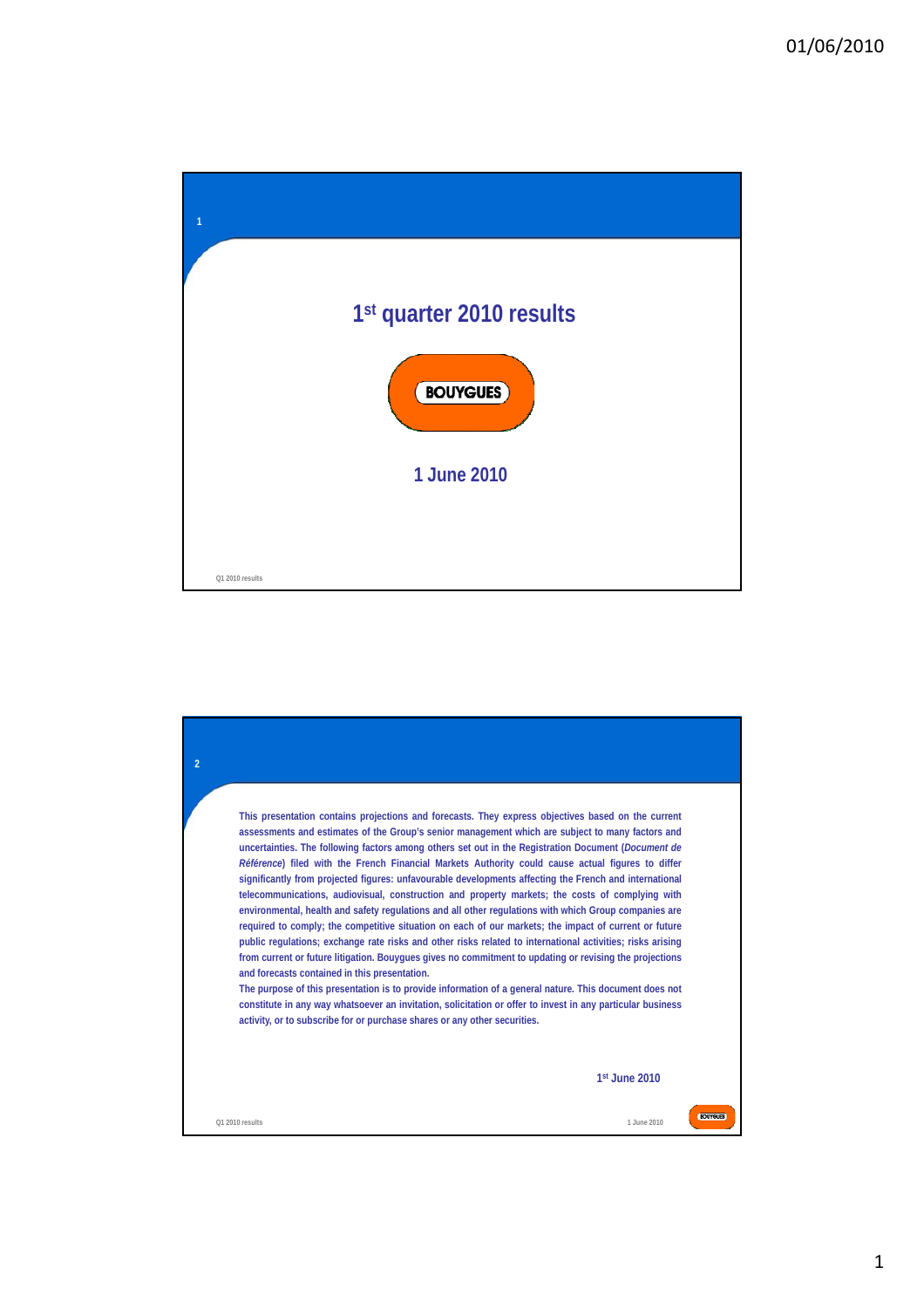

| <b>BOUYGUES GROUP: key operating figures</b>                                                                                                                                                                                                                                                         |                 |             |                |
|------------------------------------------------------------------------------------------------------------------------------------------------------------------------------------------------------------------------------------------------------------------------------------------------------|-----------------|-------------|----------------|
|                                                                                                                                                                                                                                                                                                      |                 |             |                |
| $\epsilon$ million                                                                                                                                                                                                                                                                                   | $Q1 2009^{(1)}$ | Q1 2010     | Change         |
| Sales <sup>(2)</sup>                                                                                                                                                                                                                                                                                 | 6,579           | 6,443       | $-2%$          |
| <b>Operating profit</b>                                                                                                                                                                                                                                                                              | 165             | 162         | $-2%$          |
| Net profit attributable to the Group                                                                                                                                                                                                                                                                 | 159             | 181         | $+14%$         |
| (1) Applying the same accounting policy as in 2010, excluding Finagestion's contributions<br>Down 3% like-for-like and at constant exchange rate<br>(2)<br>Stable operating margin compared to Q1 2009<br>Net profit up 14% thanks to a €41m capital gain on Alstom Hydro Holding shares<br>exchange |                 |             |                |
| O1 2010 results                                                                                                                                                                                                                                                                                      |                 | 1.June 2010 | <b>BOUYGUE</b> |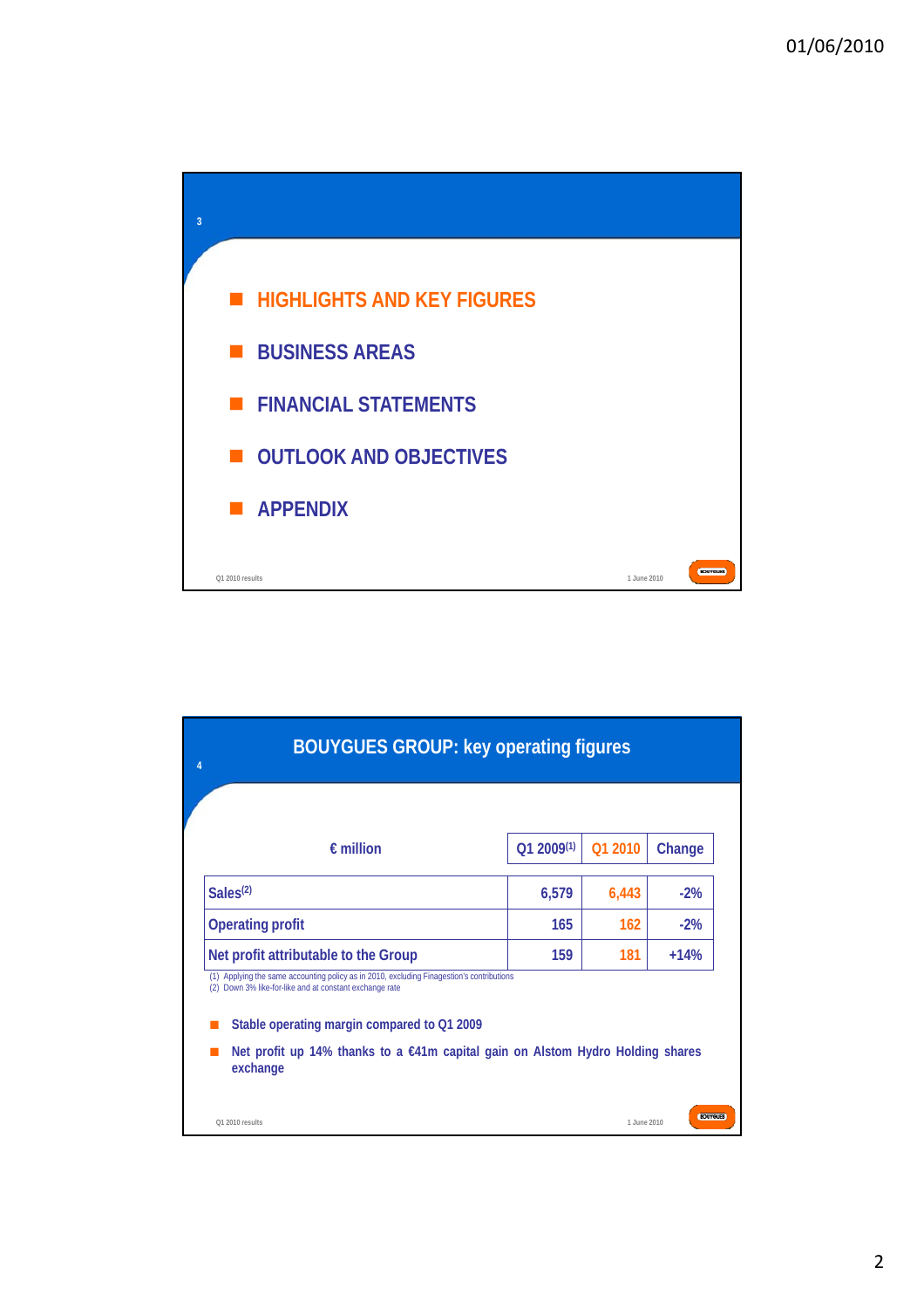| <b>BOUYGUES GROUP: financial position (1/2)</b><br>5                                                                                                                                   |       |                  |             |                   |
|----------------------------------------------------------------------------------------------------------------------------------------------------------------------------------------|-------|------------------|-------------|-------------------|
|                                                                                                                                                                                        |       | <b>End-March</b> |             |                   |
| $\epsilon$ million                                                                                                                                                                     | 2009  | 2010             | Change      |                   |
| Shareholders' equity                                                                                                                                                                   | 8,839 | 10,079           | +€1,240m    |                   |
| Net debt                                                                                                                                                                               | 5,427 | 3,230            | $-£2,197m$  |                   |
| <b>Gearing ratio</b>                                                                                                                                                                   | 61%   | <b>32%</b>       | $-29pts$    |                   |
| Sharp decrease in net debt, in line with the end-December 2009 improvement<br>Net gearing down by 29 points<br>S&P credit rating: A- with a stable outlook (confirmed in January 2010) |       |                  |             |                   |
| O1 2010 results                                                                                                                                                                        |       |                  | 1.June 2010 | <b>BCXUTGLIBS</b> |

| <b>BOUYGUES GROUP: financial position (2/2)</b><br>$\overline{6}$                         |                 |         |                                |
|-------------------------------------------------------------------------------------------|-----------------|---------|--------------------------------|
| $\epsilon$ million                                                                        | $Q1 2009^{(1)}$ | Q1 2010 | Change                         |
| <b>Cash Flow</b>                                                                          | 432             | 462     | $+7%$                          |
| - Cost of net debt                                                                        | (85)            | (82)    | $-4%$                          |
| - Income tax expense                                                                      | (11)            | (24)    | X2.2                           |
| - Net capital expenditure                                                                 | (258)           | (200)   | $-22%$                         |
| <b>Free Cash Flow</b>                                                                     | 78              | 156     | X2.0                           |
| (1) Applying the same accounting policy as in 2010, excluding Finagestion's contributions |                 |         |                                |
|                                                                                           |                 |         |                                |
| Q1 2010 results                                                                           |                 |         | <b>BOUYGUES</b><br>1 June 2010 |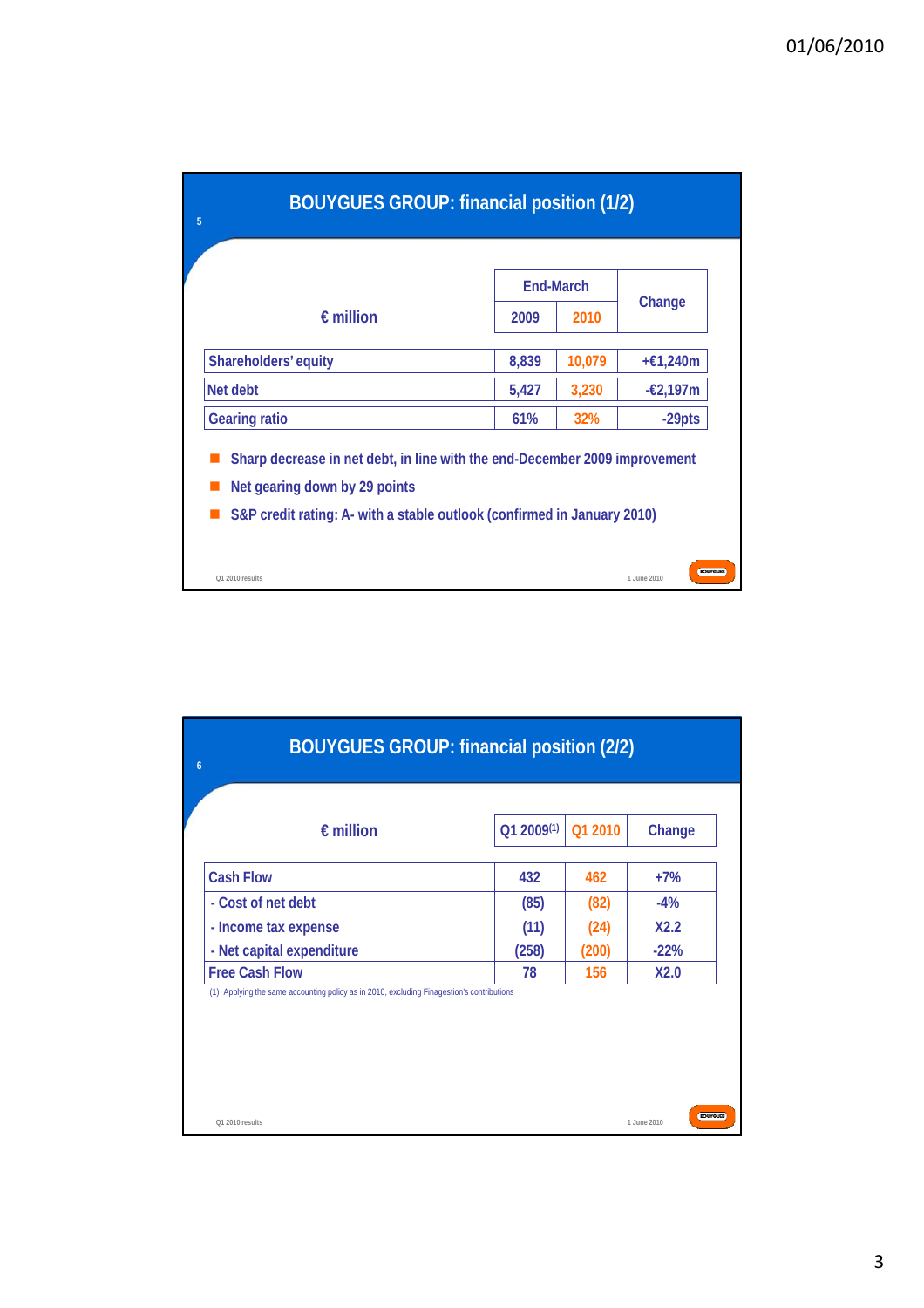



4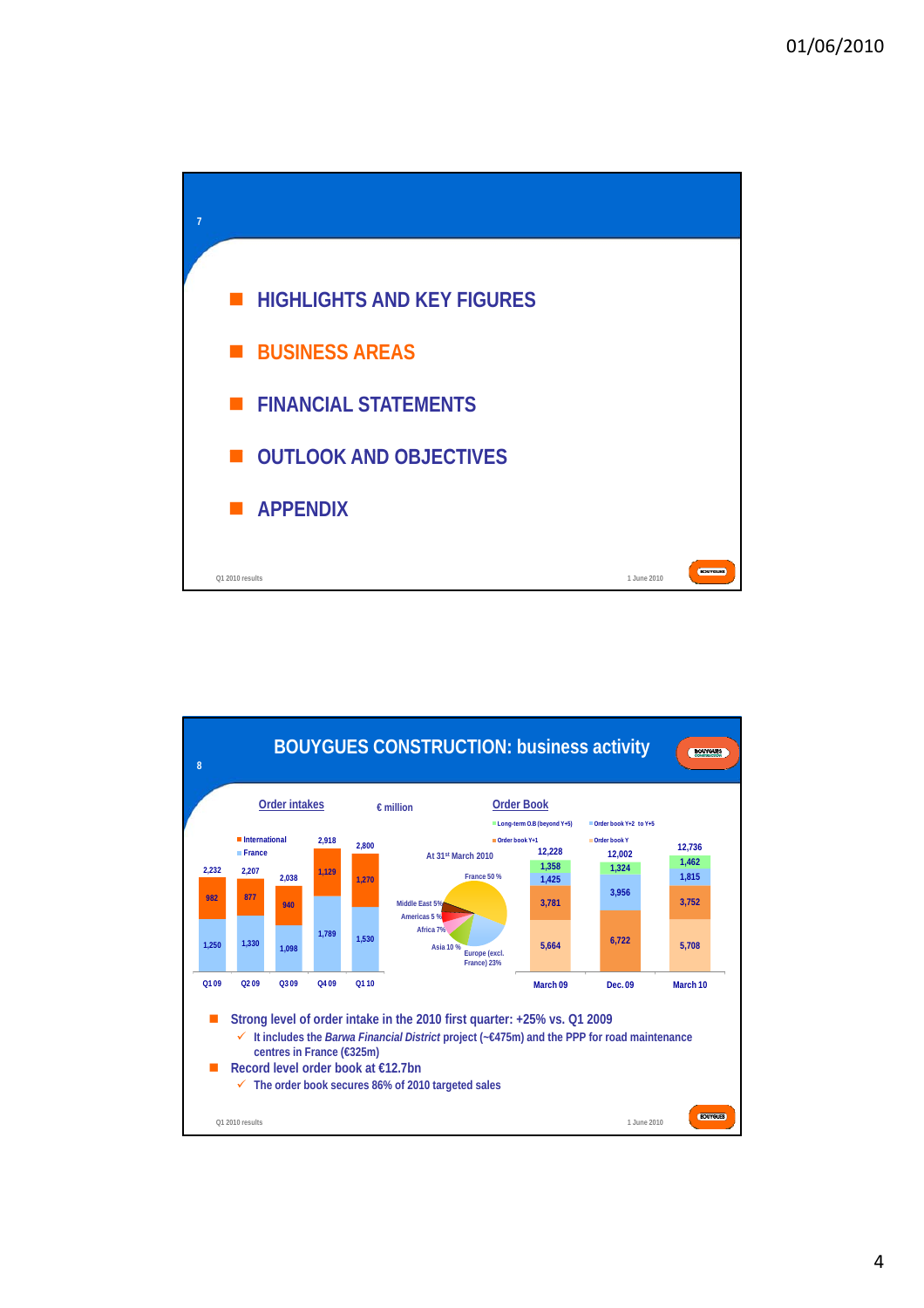| <b>BOUYGUES CONSTRUCTION: key figures</b><br>9                                                                                                                                                                                                                                                                                                                                                                |                       |                       |                                 | <b>BOUYGUES</b>                  |
|---------------------------------------------------------------------------------------------------------------------------------------------------------------------------------------------------------------------------------------------------------------------------------------------------------------------------------------------------------------------------------------------------------------|-----------------------|-----------------------|---------------------------------|----------------------------------|
| $\epsilon$ million                                                                                                                                                                                                                                                                                                                                                                                            | O1 2009               | O1 2010               | Change                          |                                  |
| <b>Sales</b><br>o/w France<br>o/w international                                                                                                                                                                                                                                                                                                                                                               | 2,291<br>1.293<br>998 | 2,161<br>1,166<br>995 | $-6\%$ <sup>(1)</sup><br>$-10%$ |                                  |
| <b>Operating margin</b>                                                                                                                                                                                                                                                                                                                                                                                       | 2.5%                  | 3.5%                  | $+1.0$ pts                      |                                  |
| Net profit attributable to the Group                                                                                                                                                                                                                                                                                                                                                                          | 48                    | 47                    | $-2%$                           |                                  |
| (1) Down 7% like-for-like and at constant exchange rates<br>Highlights at end-March 2010<br>Decrease in Q1 2010 sales broadly in line with the full year objective evolution<br>✓<br>$\triangleright$ Activity in France additionally impacted by poor weather<br>$\checkmark$ Favorable base of comparison for the operating margin<br>Decrease in interest rates keeps on weighing on financial income<br>✓ |                       |                       |                                 | First Tower, La Défense          |
| Q1 2010 results                                                                                                                                                                                                                                                                                                                                                                                               |                       |                       |                                 | <b>BCXUTGLIBS</b><br>1.June 2010 |

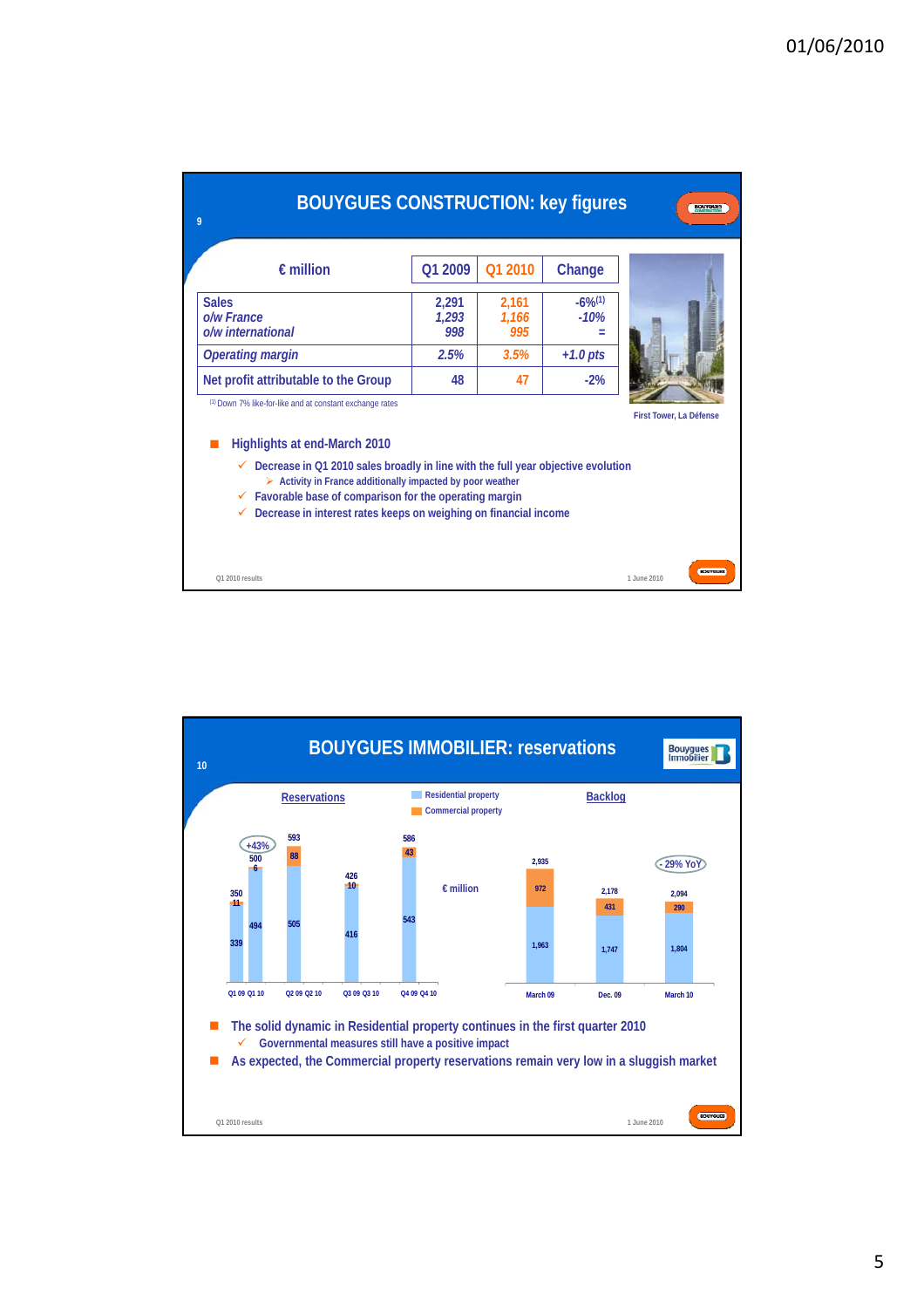| <b>BOUYGUES IMMOBILIER: key figures</b><br>11                                                                                                                                                                                                                                                                                                                                                                                                    |                   |                   |                                           | <b>Bouygues</b><br>Immobilier  |
|--------------------------------------------------------------------------------------------------------------------------------------------------------------------------------------------------------------------------------------------------------------------------------------------------------------------------------------------------------------------------------------------------------------------------------------------------|-------------------|-------------------|-------------------------------------------|--------------------------------|
| $\epsilon$ million                                                                                                                                                                                                                                                                                                                                                                                                                               | Q1 2009           | Q1 2010           | Change                                    |                                |
| <b>Sales</b><br>o/w Residential<br>o/w Commercial                                                                                                                                                                                                                                                                                                                                                                                                | 628<br>404<br>224 | 624<br>467<br>157 | $-1\%$ <sup>(1)</sup><br>$+16%$<br>$-30%$ |                                |
| <b>Operating margin</b>                                                                                                                                                                                                                                                                                                                                                                                                                          | 6.7%              | $9.0\%$           | $+2.3$ pts                                |                                |
| Net profit attributable to the Group                                                                                                                                                                                                                                                                                                                                                                                                             | 23                | 30                | $+30%$                                    |                                |
| (1) Down 1% like-for-like and at constant exchange rates<br>Highlights at end-March 2010<br>Solid dynamic in Residential property sales thanks to fast revenue recognition allowed by a<br>high level of notarized deeds of sales<br>As expected, sales are down in Commercial property. The remaining large projects will be<br>completed by mid 2010<br>Operating margin increase is led by higher profitability on new residential programmes |                   |                   |                                           | Galeo building,<br><b>Issy</b> |
| O1 2010 results                                                                                                                                                                                                                                                                                                                                                                                                                                  |                   |                   |                                           | <b>BCXUTGUB</b><br>1.June 2010 |

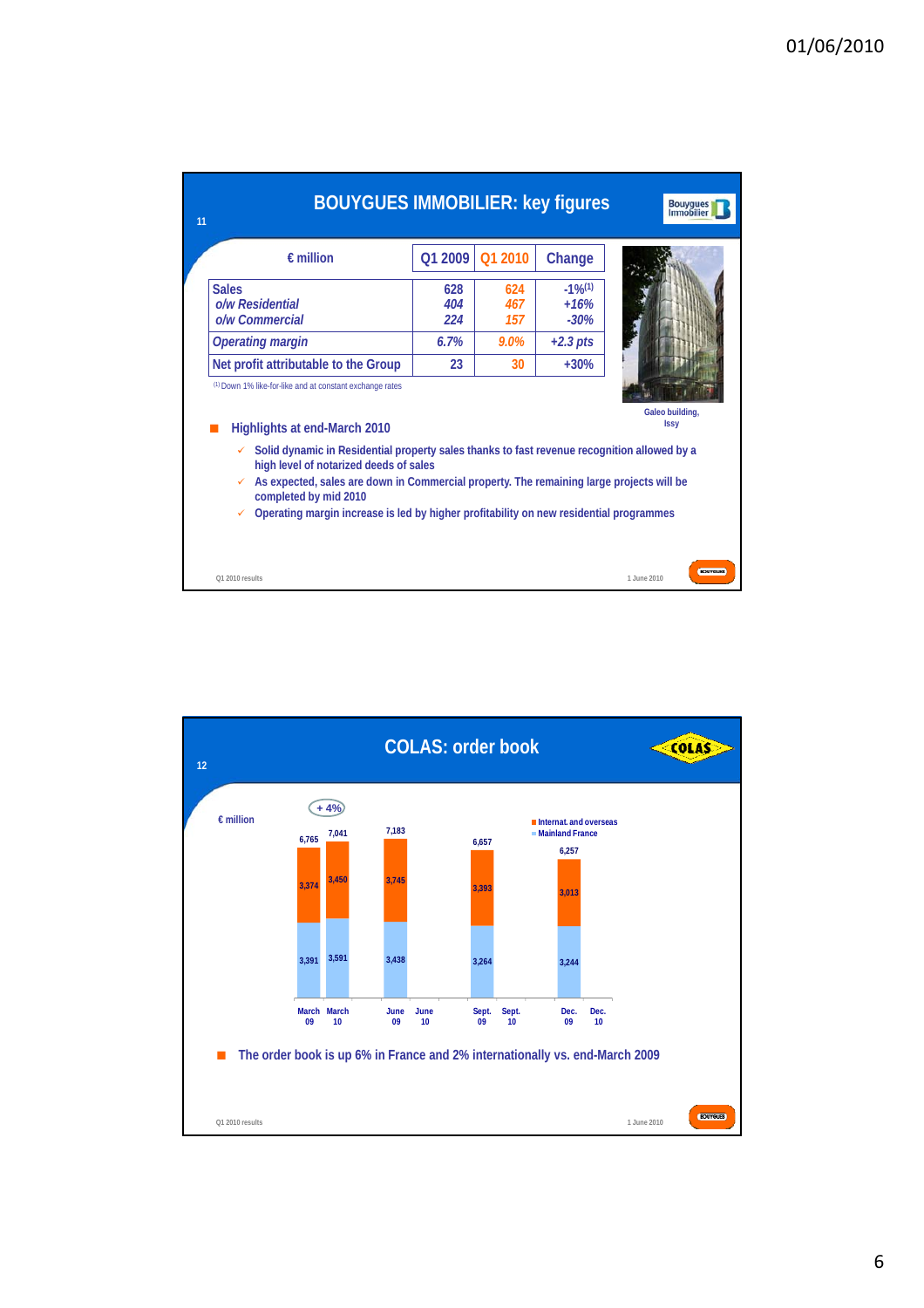| 13                                                                                                                                                                                                                                                                             | <b>COLAS: key figures</b> |                       |                                          | <b>COLAS</b>                        |
|--------------------------------------------------------------------------------------------------------------------------------------------------------------------------------------------------------------------------------------------------------------------------------|---------------------------|-----------------------|------------------------------------------|-------------------------------------|
| $\epsilon$ million                                                                                                                                                                                                                                                             | Q1 2009                   | Q1 2010               | Change                                   |                                     |
| <b>Sales</b><br>o/w France<br>o/w international                                                                                                                                                                                                                                | 1,972<br>1,299<br>673     | 1,828<br>1,223<br>605 | $-7\%$ <sup>(1)</sup><br>$-6%$<br>$-10%$ |                                     |
| <b>Operating profit</b>                                                                                                                                                                                                                                                        | (115)                     | (202)                 | $+76%$                                   |                                     |
| Net profit attributable to the Group                                                                                                                                                                                                                                           | (70)                      | (129)                 | $+84%$                                   |                                     |
| (1) Down 8 % like-for-like and at constant exchange rates<br>Highlights at end-March 2010<br>Sales and profitability are hit by a more severe winter than in 2009<br>$\checkmark$<br>$\checkmark$ As for every year, the first quarter cannot be extrapolated to the full year |                           |                       |                                          | A26 Highway in<br>Champagne, France |
| Q1 2010 results                                                                                                                                                                                                                                                                |                           |                       |                                          | <b>BCAUTGURS</b><br>1.June 2010     |

| 14 |                                                                                                                                             | TF1: key figures  |                   |                                           | TFI                            |
|----|---------------------------------------------------------------------------------------------------------------------------------------------|-------------------|-------------------|-------------------------------------------|--------------------------------|
|    | $f$ million                                                                                                                                 | Q1 2009           | O1 2010           | Change                                    |                                |
|    | <b>Sales</b><br>o/w TF1 channel advertising<br>o/w other activities                                                                         | 538<br>321<br>217 | 597<br>363<br>234 | $+11\%$ <sup>(1)</sup><br>$+13%$<br>$+8%$ |                                |
|    | <b>Operating margin</b>                                                                                                                     | $-2.2\%$          | 7.4%              | $+9.6$ pts                                |                                |
|    | Net profit attributable to the Group                                                                                                        | 6                 | 33                | X 5.5                                     |                                |
|    | (1)Up 11% like-for-like and at constant exchange rates                                                                                      |                   |                   |                                           | Harry Roselmack, journalist    |
|    | Highlights at end-March 2010                                                                                                                |                   |                   |                                           |                                |
|    | Revenue growth is driven by an upturn in the advertising market in an environment marked<br>✓<br>by limited visibility and pricing pressure |                   |                   |                                           |                                |
|    | Cost control remains a priority<br>✓                                                                                                        |                   |                   |                                           |                                |
|    | Audience leadership is maintained, especially on prime time<br>✓                                                                            |                   |                   |                                           |                                |
|    |                                                                                                                                             |                   |                   |                                           |                                |
|    | Q1 2010 results                                                                                                                             |                   |                   |                                           | <b>BOUYGUES</b><br>1.June 2010 |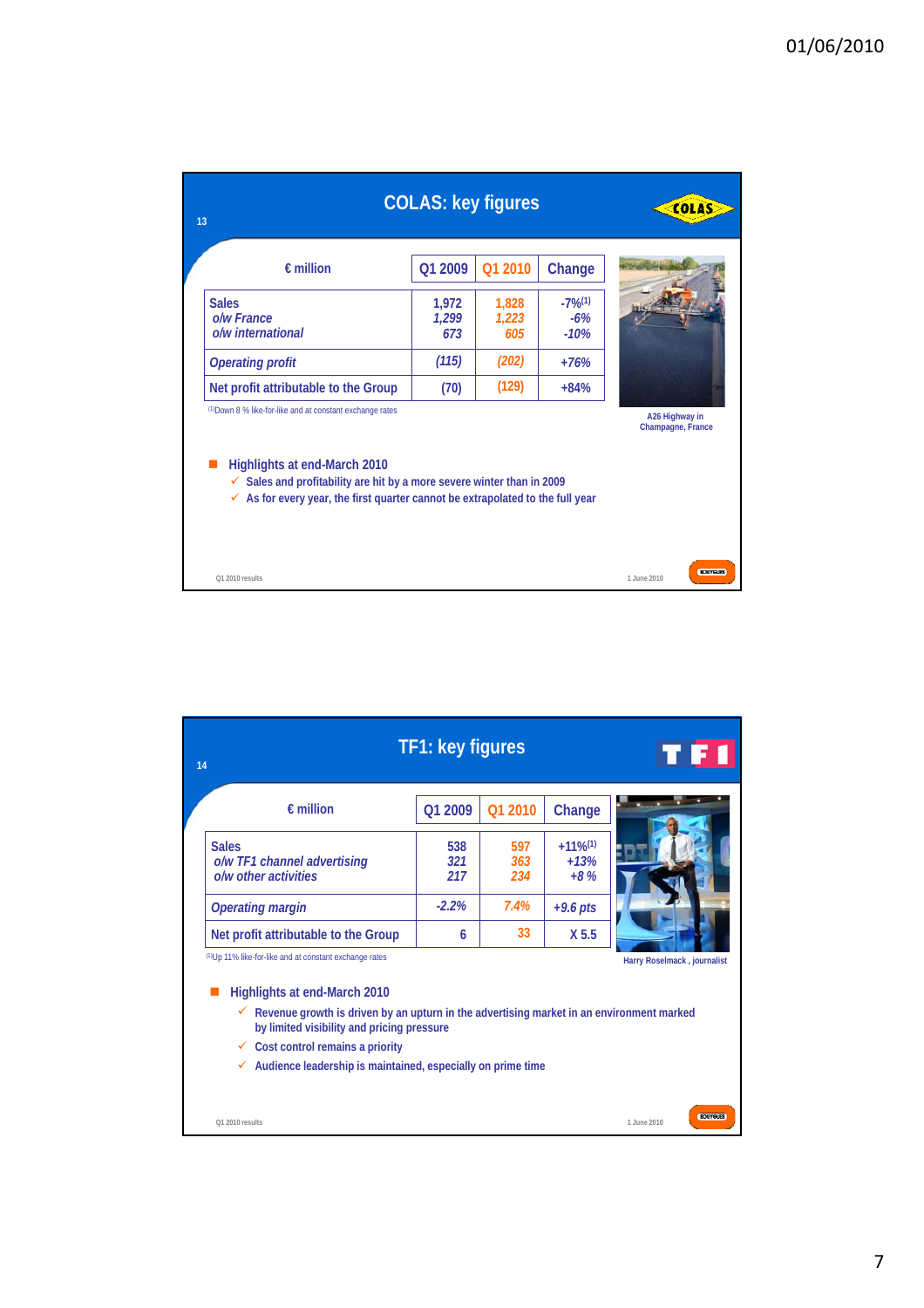

| 16                                                                                                                                                                                                                                                                                                                                                                                                                                                 | <b>BOUYGUES TELECOM: key figures</b> |                |                               | <b>Bouygues</b>                               |
|----------------------------------------------------------------------------------------------------------------------------------------------------------------------------------------------------------------------------------------------------------------------------------------------------------------------------------------------------------------------------------------------------------------------------------------------------|--------------------------------------|----------------|-------------------------------|-----------------------------------------------|
| $f$ million                                                                                                                                                                                                                                                                                                                                                                                                                                        | Q1 2009                              | Q1 2010        | Change                        |                                               |
| <b>Sales</b><br><b>Sales from network</b>                                                                                                                                                                                                                                                                                                                                                                                                          | 1,272<br>1,175                       | 1.340<br>1.237 | $+5%$ <sup>(1)</sup><br>$+5%$ | 1620 <i>9</i> 47<br>Accédez à la liberté 24h/ |
| <b>FBITDA</b><br><b>FBITDA/sales from network</b>                                                                                                                                                                                                                                                                                                                                                                                                  | 348<br>29.6%                         | 357<br>28.9%   | $+3%$<br>$-0.7$ pts           |                                               |
| <b>Operating profit</b>                                                                                                                                                                                                                                                                                                                                                                                                                            | 201                                  | 197            | $-2%$                         | Ideo 24/24 advertising                        |
| Net profit att. to the Group                                                                                                                                                                                                                                                                                                                                                                                                                       | 131                                  | 128            | $-2%$                         |                                               |
| <sup>(1)</sup> Up 5% like-for like and at constant exchange rate<br>Highlights at end-March 2010<br>$\checkmark$ Strong organic growth: sales from network would have been up 13% excluding the voice and SMS<br>Mobile termination rates (MTR) cuts<br>$\checkmark$ EBITDA is up 3% despite the new taxes and the reduction in voice & SMS MTR differential. The<br>negative impact of the MTR differential decrease will be stronger in H2 2010. |                                      |                |                               |                                               |
| Q1 2010 results                                                                                                                                                                                                                                                                                                                                                                                                                                    |                                      |                |                               | <b>BOUYGUES</b><br>1 June 2010                |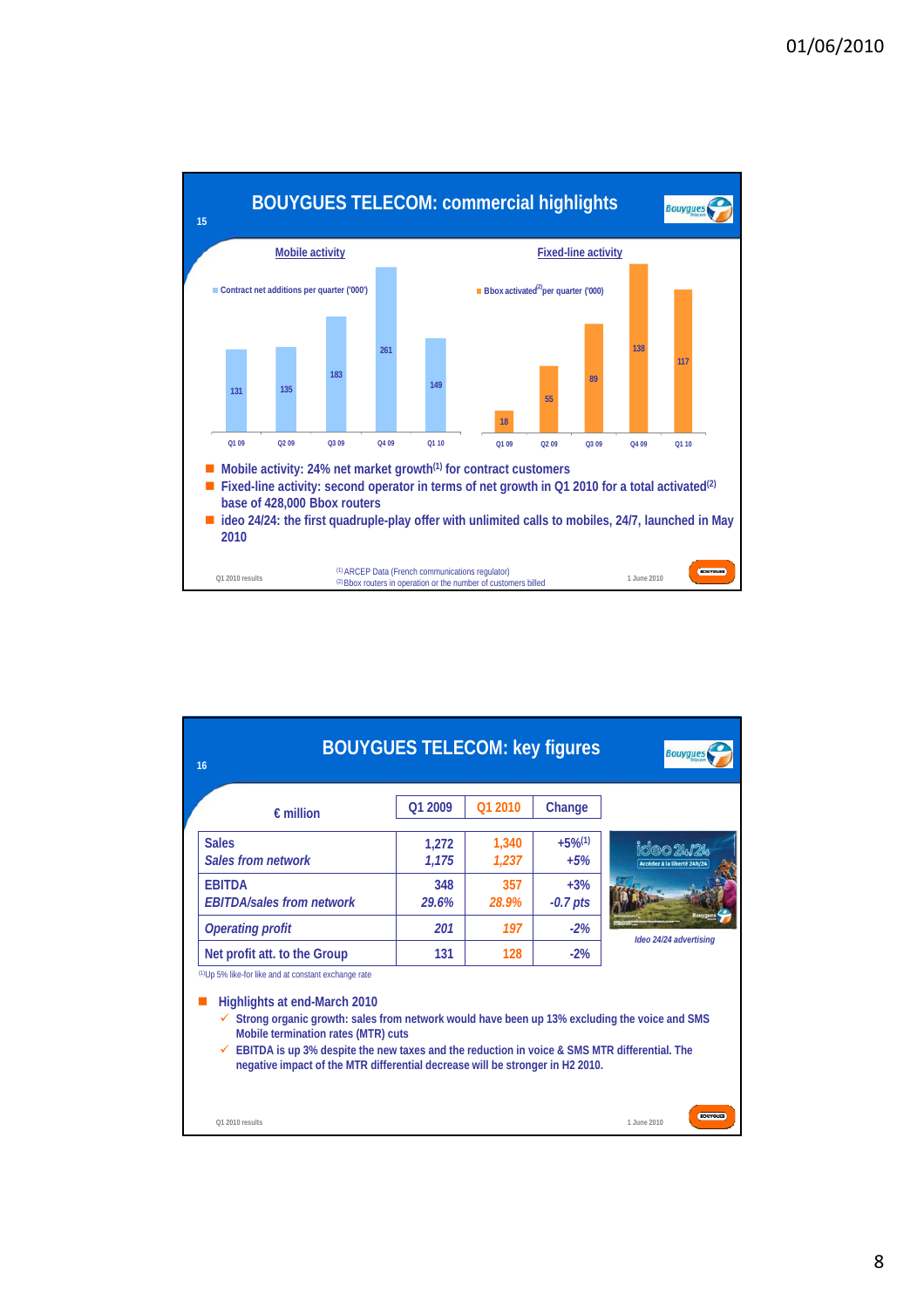

| $\epsilon$ million                                                                                                    | Q1 2009<br>restated <sup>(1)</sup> | Q1 2010 | Change | Q1 2009<br>published |
|-----------------------------------------------------------------------------------------------------------------------|------------------------------------|---------|--------|----------------------|
| <b>Sales</b>                                                                                                          | 6,579                              | 6,443   | $-2%$  | 6,655                |
| <b>Operating profit</b>                                                                                               | 165                                | 162     | $-2\%$ | 174                  |
| Cost of net debt                                                                                                      | (85)                               | (82)    | $-4%$  | (85)                 |
| o/w financial income                                                                                                  | 28                                 | 13      | $-54%$ | 28                   |
| o/w financial expense                                                                                                 | (113)                              | (95)    | $-16%$ | (113)                |
| Other financial income and expenses                                                                                   | (1)                                | 33      | ns     | (1)                  |
| (1) Finagestion's group income and expenses reclassified to net profit from discontinued and held-for-sale operations |                                    |         |        |                      |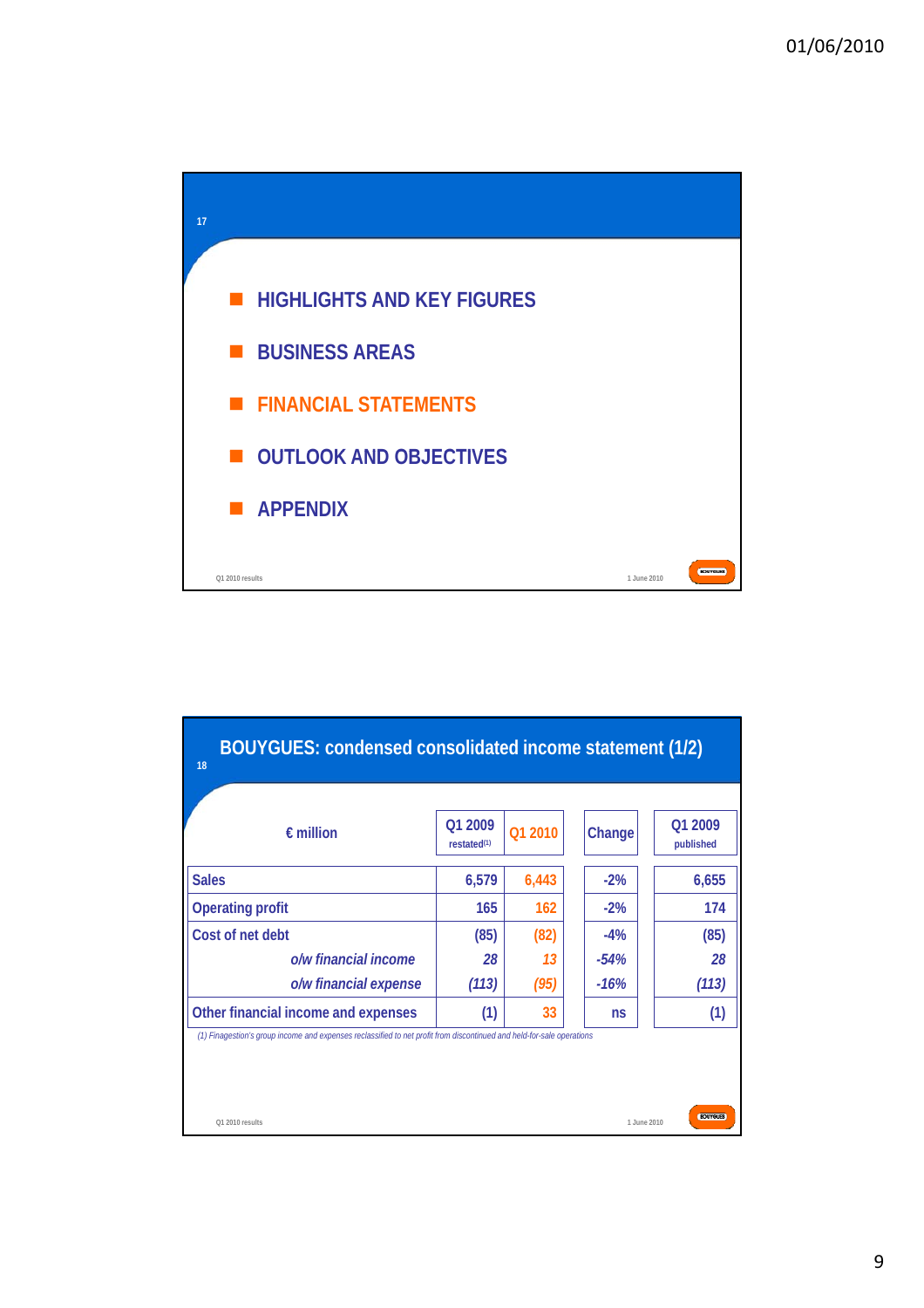| BOUYGUES: condensed consolidated income statement (2/2)<br>19                                                         |                                    |         |             |                      |
|-----------------------------------------------------------------------------------------------------------------------|------------------------------------|---------|-------------|----------------------|
| $\epsilon$ million                                                                                                    | O1 2009<br>restated <sup>(1)</sup> | Q1 2010 | Change      | Q1 2009<br>published |
| Income tax expense                                                                                                    | (11)                               | (24)    | x 2.2       | (15)                 |
| Share of profits and losses of associates                                                                             | 106                                | 121     | $+14%$      | 106                  |
| Net profit from continuing operations                                                                                 | 174                                | 210     | $+21%$      | 179                  |
| Net profit from held-for-sale operations                                                                              | 5                                  | 0       | ns          | 0                    |
| <b>Net profit</b>                                                                                                     | 179                                | 210     | $+17%$      | 179                  |
| <b>Minority interests</b>                                                                                             | (20)                               | (29)    | $+45%$      | (20)                 |
| Net profit attributable to the Group                                                                                  | 159                                | 181     | $+14%$      | 159                  |
| (1) Finagestion's group income and expenses reclassified to net profit from discontinued and held-for-sale operations |                                    |         |             |                      |
| Q1 2010 results                                                                                                       |                                    |         | 1.June 2010 | <b>BCXUTGUR</b>      |

| $\epsilon$ million             | End-Dec.<br>2009 | End-March<br>2010 | Change           | Reminder<br>end-March 2009 |
|--------------------------------|------------------|-------------------|------------------|----------------------------|
| Non current assets             | 17,700           | 18,136            | $+£436m$         | 17,714                     |
| <b>Current assets</b>          | 16,235           | 16,057            | $-\epsilon$ 178m | 16,935                     |
| <b>TOTAL ASSETS</b>            | 33,935           | 34,193            | $+£258m$         | 34,649                     |
| Shareholders' equity           | 9,726            | 10,079            | $+£353m$         | 8,839                      |
| <b>Non current liabilities</b> | 8,250            | 7.994             | $-\epsilon$ 256m | 8.864                      |
| <b>Current liabilities</b>     | 15,959           | 16,120            | $+£161m$         | 16,946                     |
| <b>TOTAL LIABILITIES</b>       | 33,935           | 34,193            | $+£258m$         | 34,649                     |
| Net debt                       | 2,704            | 3,230             | $+£526m$         | 5,427                      |

## 10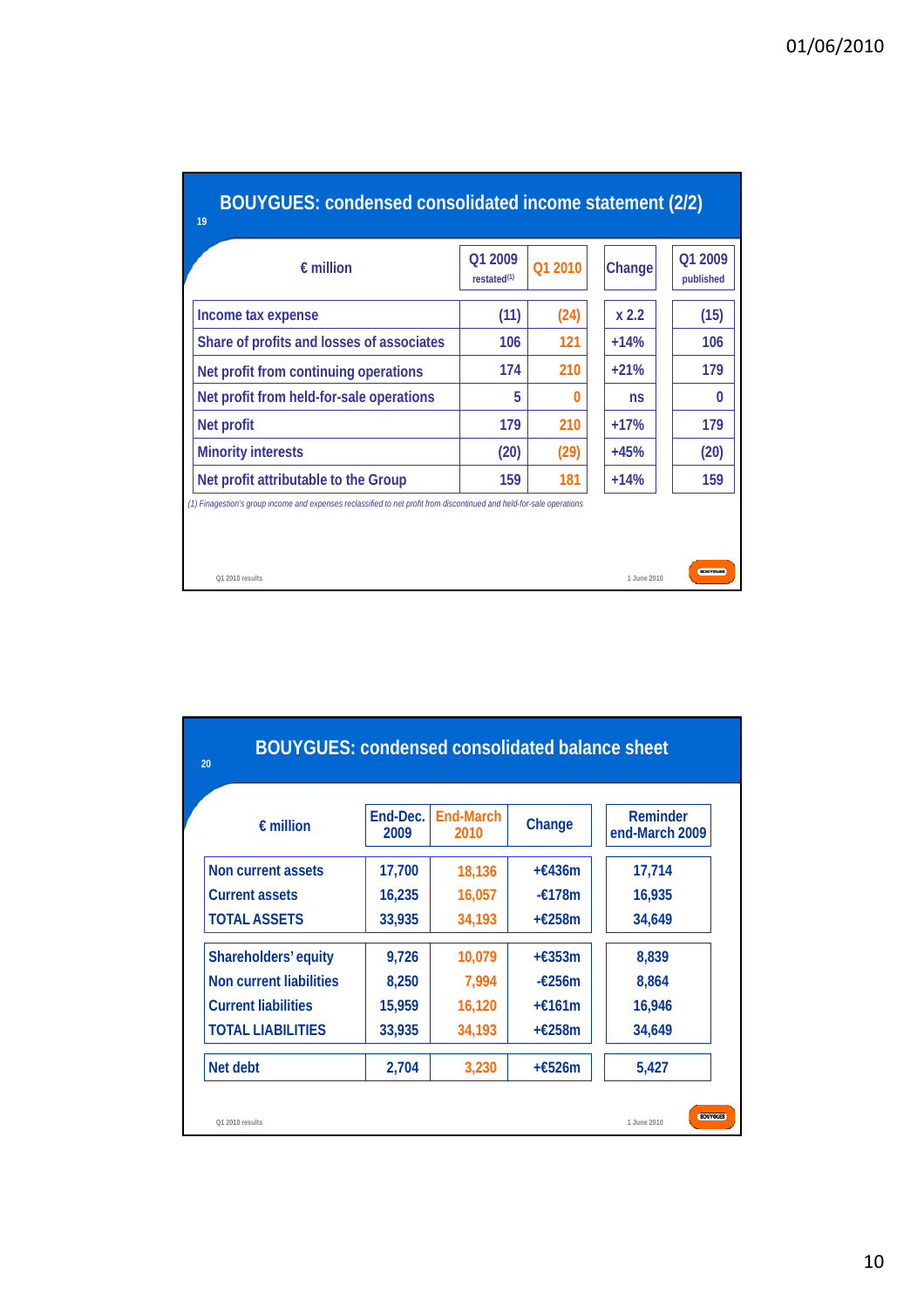

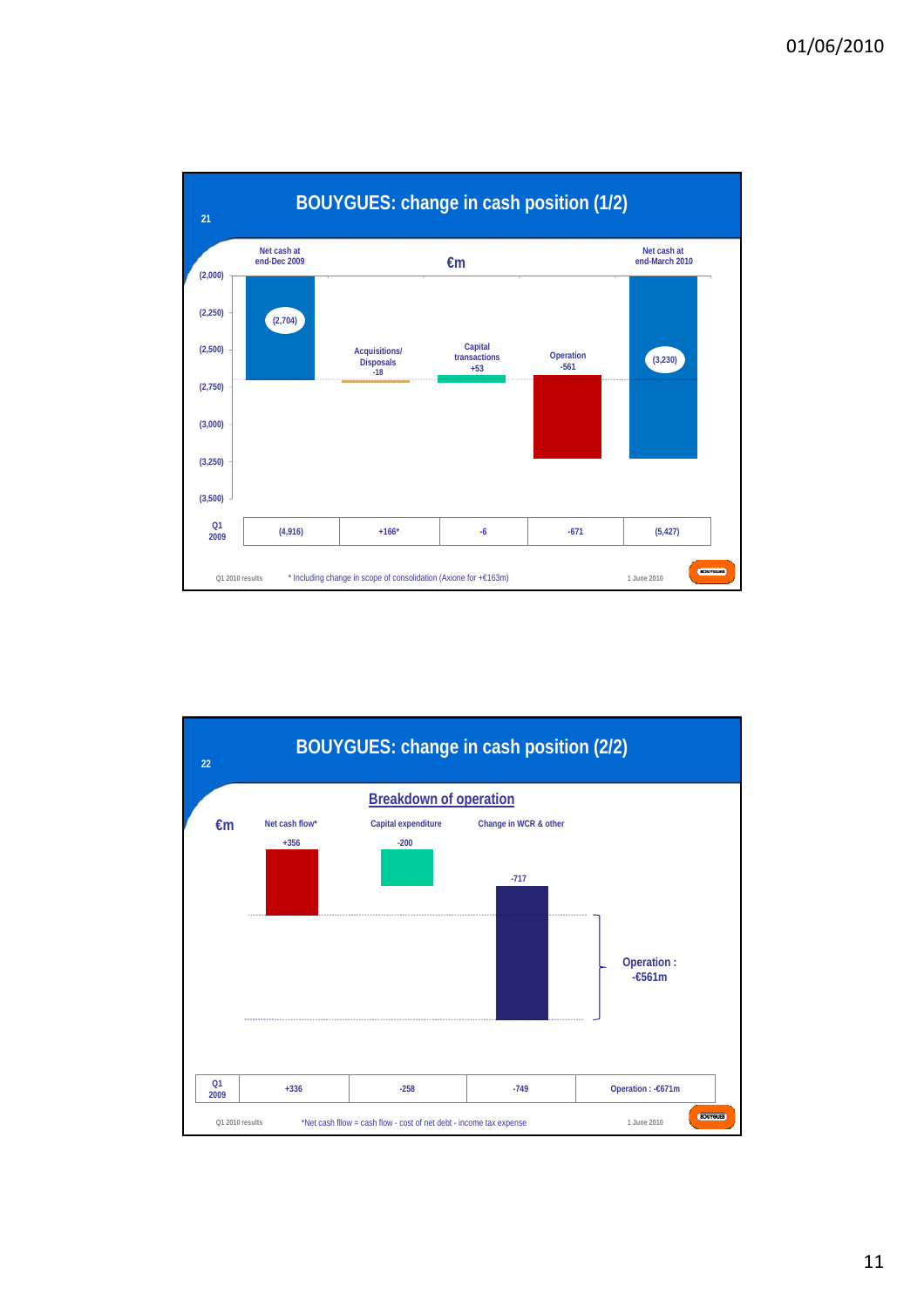| Net capital expenditure                  |         |         |                 |
|------------------------------------------|---------|---------|-----------------|
| $\epsilon$ million                       | O1 2009 | O1 2010 | Change          |
| <b>Bouygues Construction</b>             | 31      | 61      | $+£30m$         |
| <b>Bouygues Immobilier</b>               | 1       |         | $=$             |
| Colas                                    | 56      | 33      | $-\epsilon$ 23m |
| TF1                                      | 33      | 14      | $-£19m$         |
| <b>Bouygues Telecom</b>                  | 132     | 90      | $-£42m$         |
| Holding company and other <sup>(1)</sup> | 5       |         | $-£4m$          |
| TOTAL <sup>(1)</sup>                     | 258     | 200     | $-£58m$         |

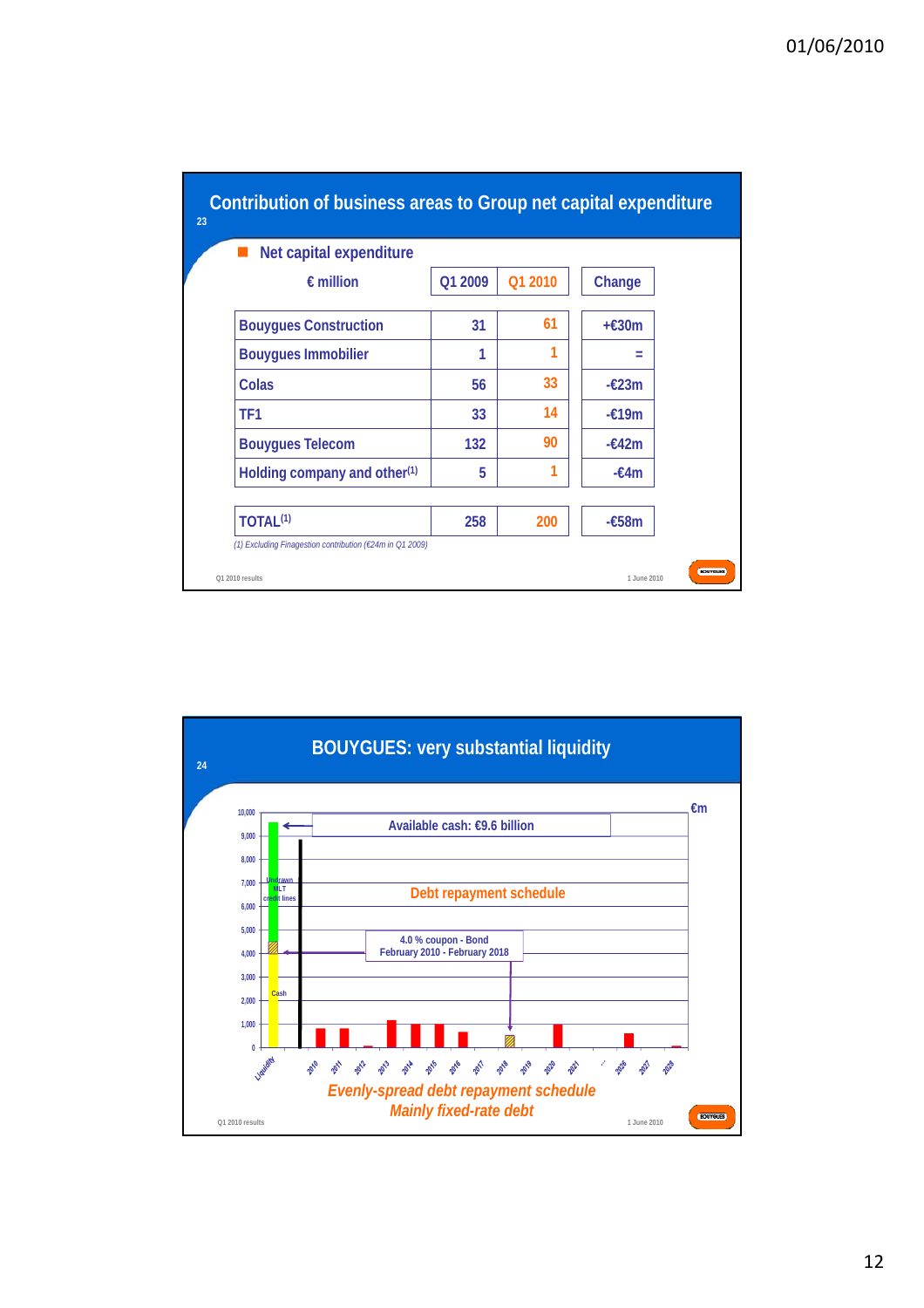

| 26 | <b>BOUYGUES GROUP: 2010 sales targets</b> |                                           |        |        |                     |                 |  |  |  |  |  |  |
|----|-------------------------------------------|-------------------------------------------|--------|--------|---------------------|-----------------|--|--|--|--|--|--|
|    | $\epsilon$ million                        | 2010 target<br>2009<br>In March   In June |        |        | Change<br>2010/2009 |                 |  |  |  |  |  |  |
|    | <b>Bouygues Construction</b>              | 9,546                                     | 9,100  | 9,100  | $-5%$               |                 |  |  |  |  |  |  |
|    | <b>Bouygues Immobilier</b>                | 2,989                                     | 2,100  | 2,150  | $-28%$              |                 |  |  |  |  |  |  |
|    | Colas                                     | 11,581                                    | 11,500 | 11,500 | $-1%$               |                 |  |  |  |  |  |  |
|    | TF <sub>1</sub>                           | 2,365                                     | 2,410  | 2,460  | $+4%$               |                 |  |  |  |  |  |  |
|    | <b>Bouygues Telecom</b>                   | 5,368                                     | 5,370  | 5,420  | $+1%$               |                 |  |  |  |  |  |  |
|    | Holding company and other                 | 134                                       | 130    | 130    | ns                  |                 |  |  |  |  |  |  |
|    | Intra-group eliminations                  | (630)                                     | (610)  | (660)  | ns                  |                 |  |  |  |  |  |  |
|    | <b>TOTAL</b>                              | 31,353                                    | 30,000 | 30,100 | $-4%$               |                 |  |  |  |  |  |  |
|    | o/w France                                | 21,678                                    | 20,600 | 20,800 | $-4%$               |                 |  |  |  |  |  |  |
|    | o/w international                         | 9,675                                     | 9,400  | 9,300  | $-4%$               |                 |  |  |  |  |  |  |
|    | O1 2010 results                           |                                           |        |        | 1.June 2010         | <b>BOUYGUES</b> |  |  |  |  |  |  |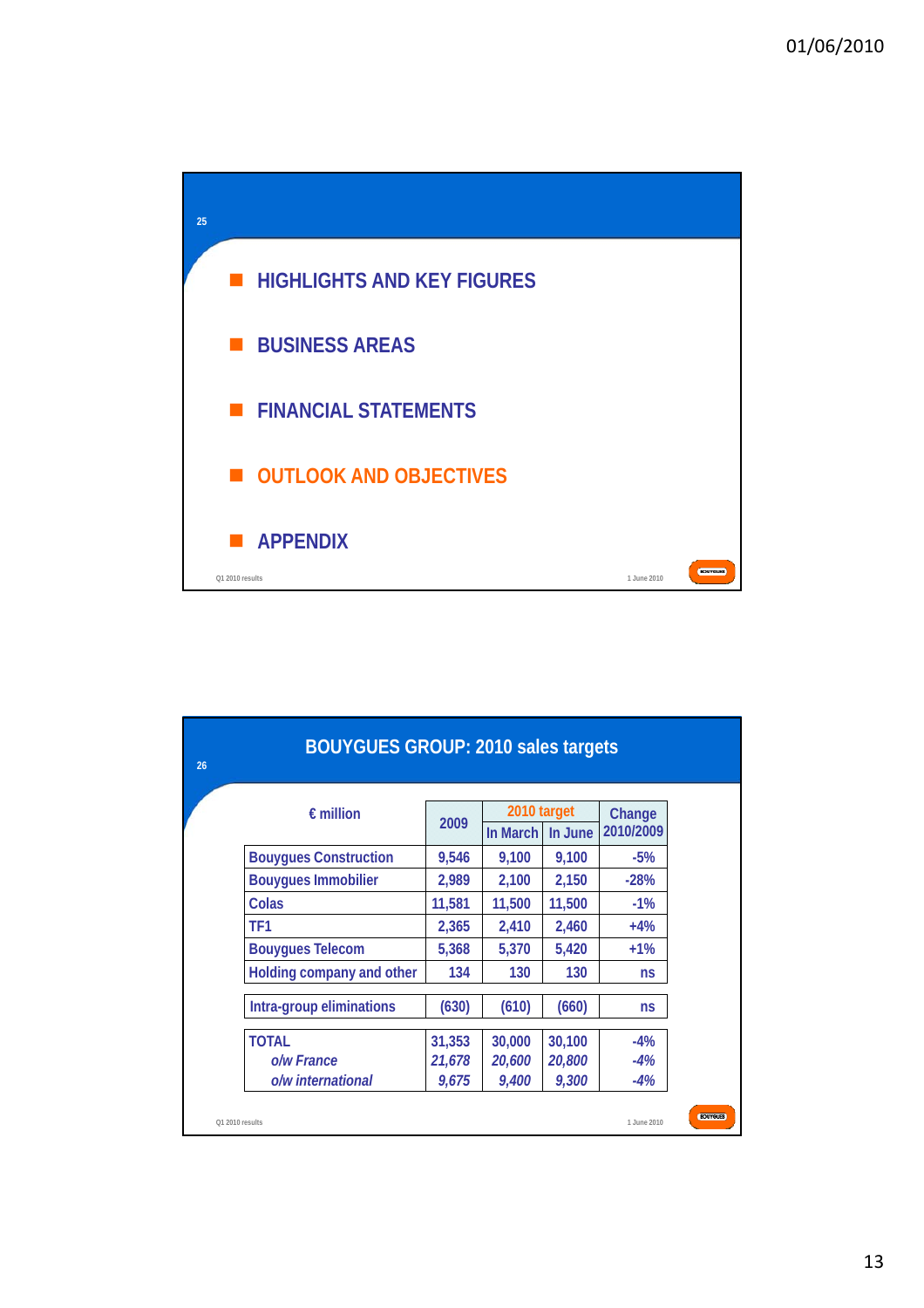

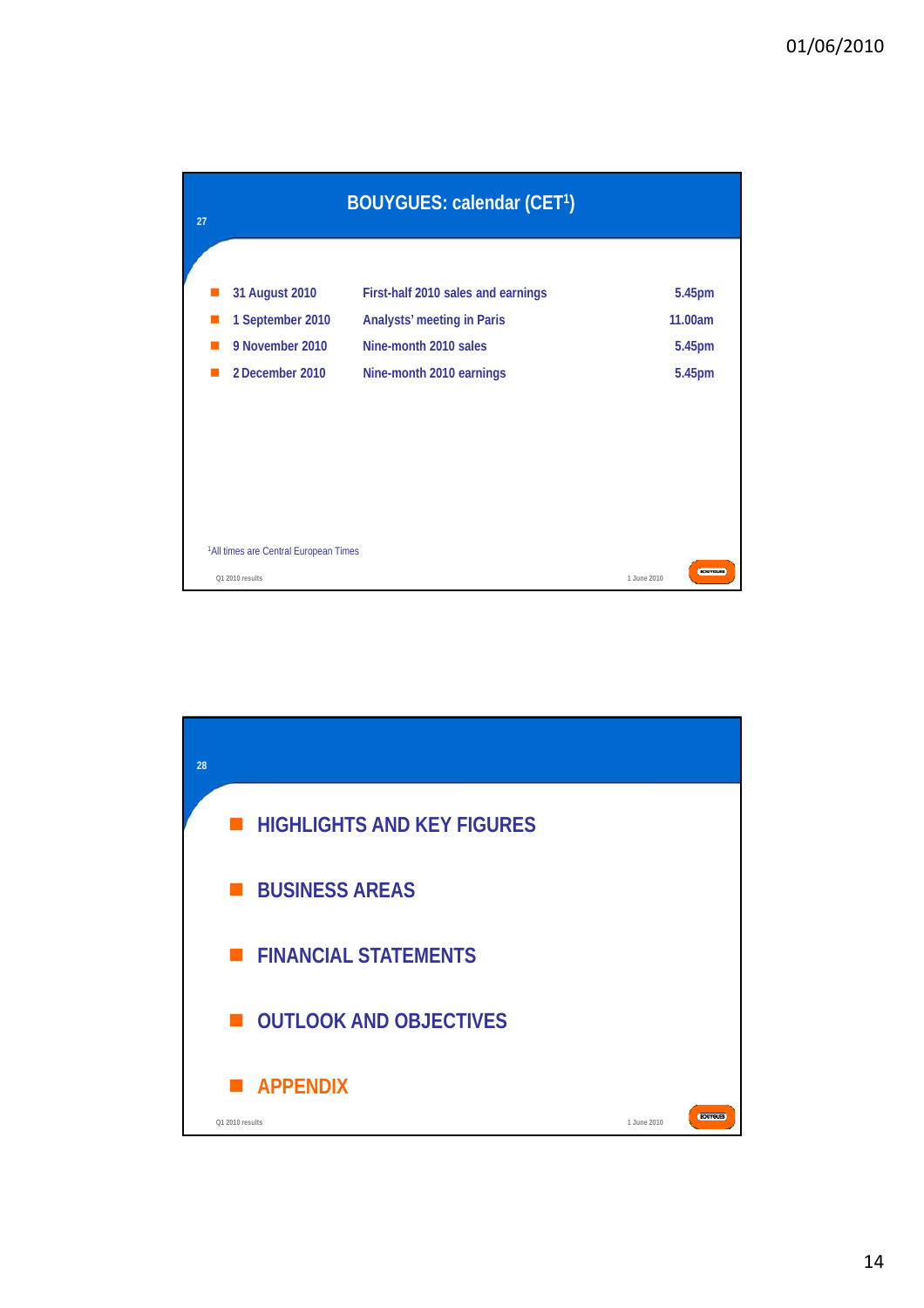

| <b>BOUYGUES TELECOM: key indicators</b><br><b>Bouygues</b>                                                                                                               |                      |                 |         |                      |                                                       |        |  |  |  |  |
|--------------------------------------------------------------------------------------------------------------------------------------------------------------------------|----------------------|-----------------|---------|----------------------|-------------------------------------------------------|--------|--|--|--|--|
|                                                                                                                                                                          | Contracts            |                 | Prepaid |                      | <b>Total customer</b><br>base<br><b>First quarter</b> |        |  |  |  |  |
|                                                                                                                                                                          | <b>First quarter</b> |                 |         | <b>First quarter</b> |                                                       |        |  |  |  |  |
|                                                                                                                                                                          | 2009                 | 2010            | 2009    | 2010                 | 2009                                                  | 2010   |  |  |  |  |
| SIM cards ('000)                                                                                                                                                         | 7,348                | 8,075           | 2,391   | 2,319                | 9,739                                                 | 10,394 |  |  |  |  |
| SIM cards (% mix)                                                                                                                                                        | 75.4%                | 77.7%           | 24.6%   | 22.3%                |                                                       |        |  |  |  |  |
| No. of Bbox routers activated ('000)                                                                                                                                     |                      |                 |         |                      | 29                                                    | 428    |  |  |  |  |
|                                                                                                                                                                          |                      |                 |         |                      |                                                       |        |  |  |  |  |
| Mobile business - ARPU (€/year) <sup>1</sup>                                                                                                                             | 604                  | 585             | 187     | 175                  | 498                                                   | 485    |  |  |  |  |
| Mobile business - voice usage                                                                                                                                            | 340                  | 319             | 78      | 80                   | 273                                                   | 261    |  |  |  |  |
| (min/month) <sup>2</sup>                                                                                                                                                 |                      |                 |         |                      |                                                       |        |  |  |  |  |
| Marketing costs <sup>3</sup> /sales from network                                                                                                                         |                      |                 |         |                      | 13.5%                                                 | 14.3%  |  |  |  |  |
| (1) Rolling 12-month period excluding machine to machine SIM cards                                                                                                       |                      |                 |         |                      |                                                       |        |  |  |  |  |
| (2) Rolling 12-month period, adjusted on a monthly basis, excluding machine to machine SIM cards<br>(3) Mobile and fixed-line subscriber acquisition and retention costs | 1.June 2010          | <b>BOUYGUES</b> |         |                      |                                                       |        |  |  |  |  |